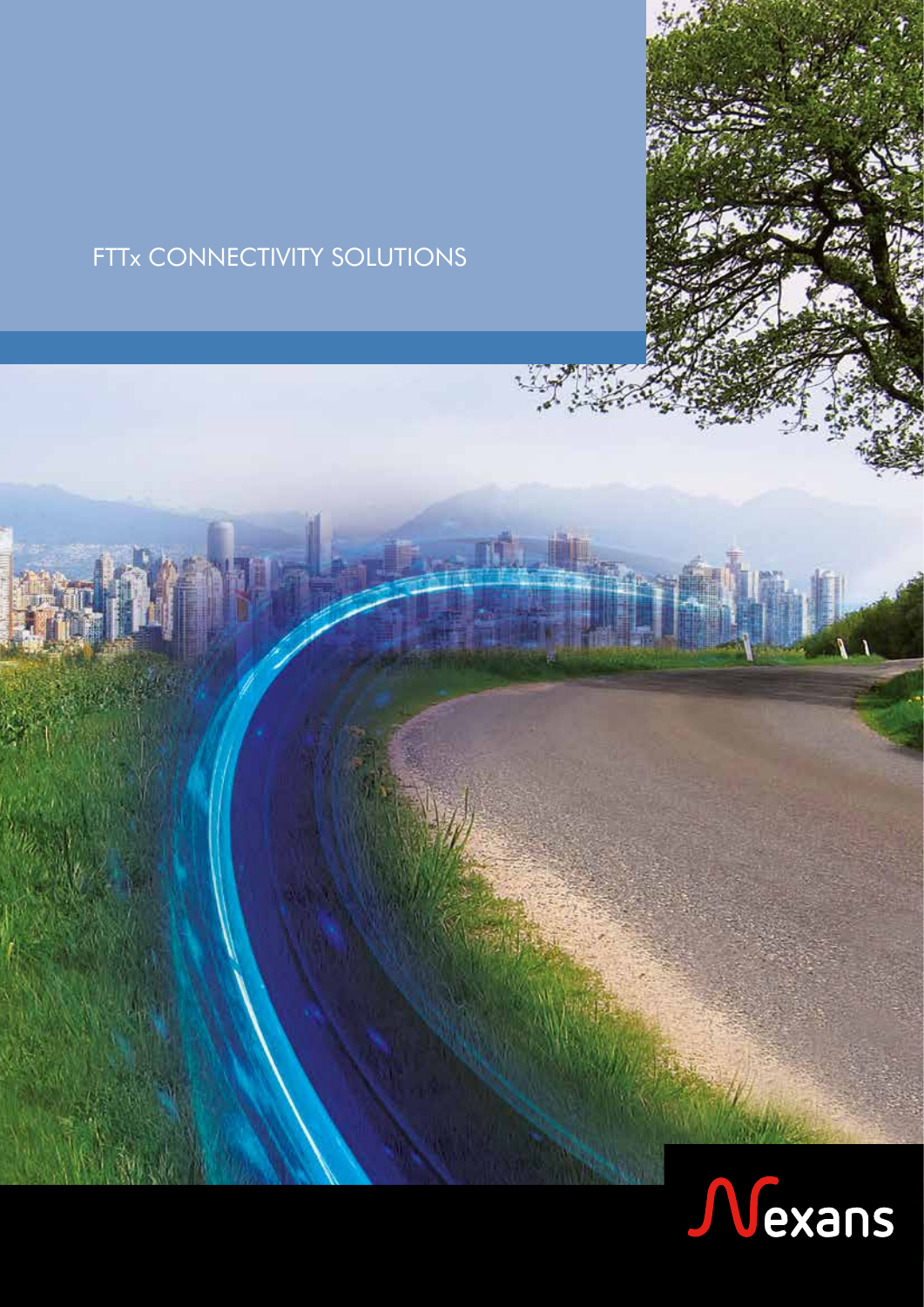### GLOBAL SOLUTIONS FOR OPTICAL FIBER NETWORKS

- **•** A global FTTx offer adapted to local specifications and usage
- **•** From central office to customer premises: a complete offer of fibre optic networks equipment
- **•** European future-proof range thanks to our local manufacturing presence and our innovative product range
- **•** Customised product solutions adapted to local FTTx networks structures and to specific operators'deployment requirements

**Aerial Box**

- **•** Reduced operational cost and enhanced reliability of the infrastructure
- **•** Network design and engineering support.

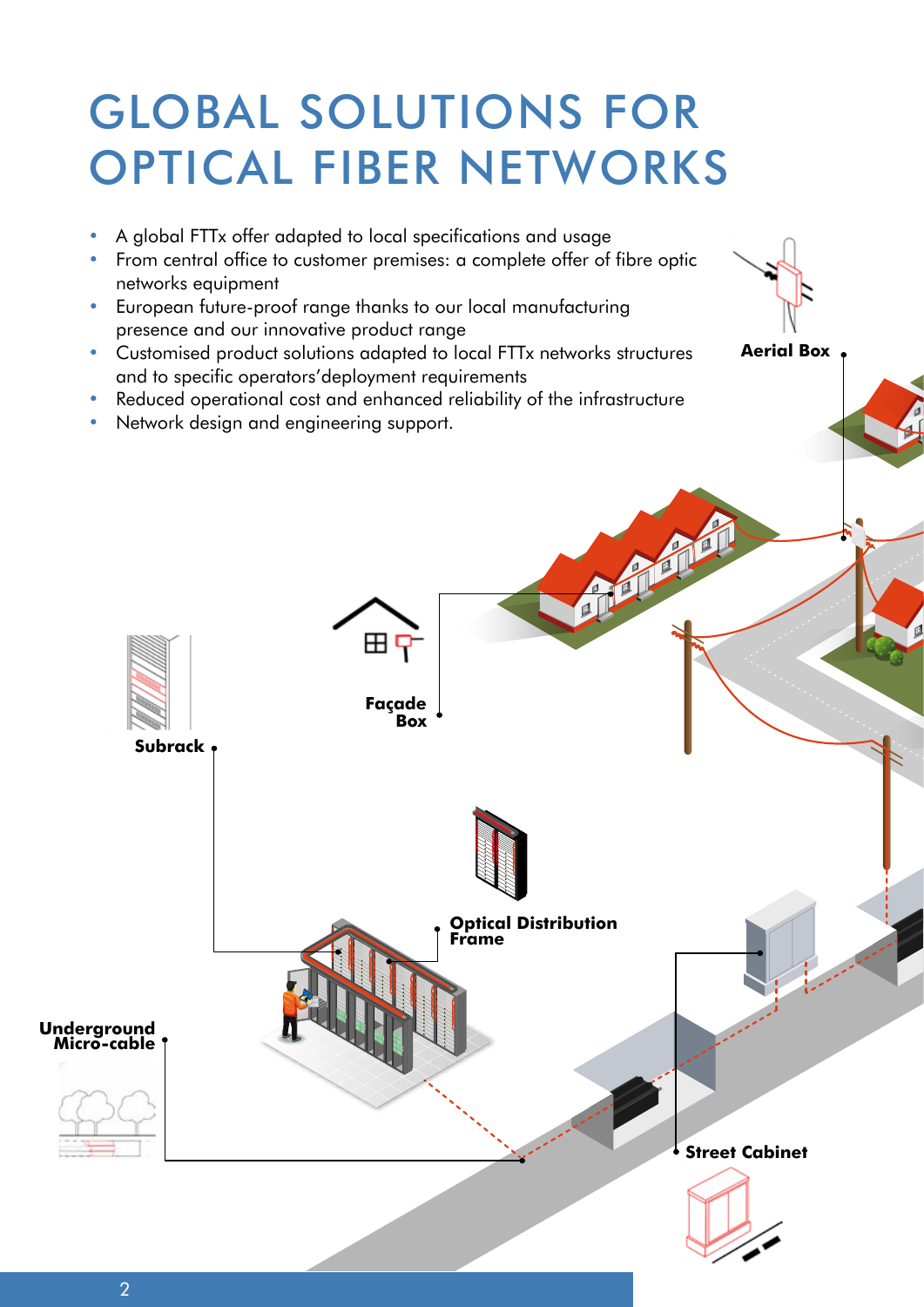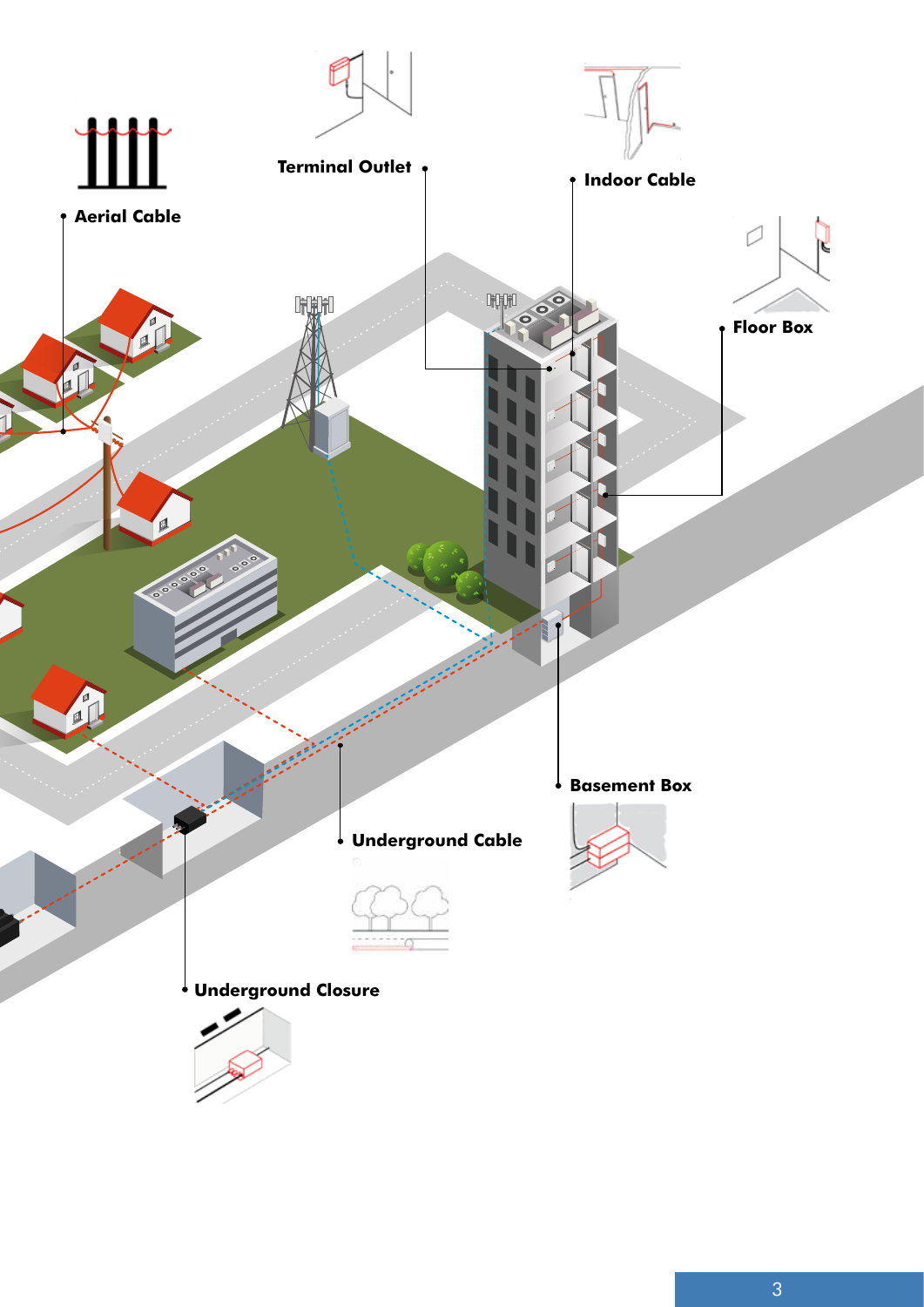## CENTRAL OFFICE

- **•** Indoor LAN cable solutions and optical distribution frames
- **•** High connection capacity solutions with simple, tidy and quick cabling
- **•** Flexible and modular, for all configurations from small shelters to large plants

#### **Indoor cabinet – OPTEASTAR 2+**

- **•** Dismountable and customisable cabinet (lateral panels, and roof)
- **•** Designed for swivelling modules 19'' all capacities
- **•** Optimised cabinet footprint 300mm deep
- Fibre management at the rear.

#### **Metallic subracks**

- **•** Various configurations with splicing, patching and/or splitting
- **•** Robust metallic rotating swivelling modules
- **•** Extensive range adapted to customers specifications
- **•** Designed for easy mounting in 19'' frames.

### **Modular subrack – XPLORERTM**

- Up to 60% weight reduction
- **•** Mechanical strength, thermal stability, resistance to harsh environment
- **•** Simplicity by reversible modules with symmetrical parts and on-site configuration
- **•** Common 1U, 3U and 4U modular basis with specifically selected functions
- **•** Intuitive fibre routing with single fibre management
- **•** Secured management of overlengths and protection of fibres
- **•** Improved fixation with newly designed tool-less system
- **•** Compatibility with all types of frames (19''/ETSI front and back fixations).

### **Nexans Space Saving Solution (N3S)**

- **•** Compact and simple Central office system for cross connection or patching
- **•** Limited floor space (footprint) of 300x60 mm up to 7680 SC-connectors
- **•** Can be placed against a wall, stand alone or back-to-back and stepwise extendable
- **•** Connection of optical fibre cables with fibre counts from 48 to more than 384
- **•** Modular design of the system comprising one splicing frame and up to five patching frames
- **•** Built-in cable ladders and patching
- **•** Fibre optic patching modules in-factory pre-terminated and delivered with 20 m of butt cable
- **•** Simple addition of a new patching module is by straight cable splicing in the splicing modules.



#### **Indoor / universal cables**

- Indoor and universal cables with appropriate according to European Construction Product Directive (CPR): Euroclass Dca to B2ca
- Central tube construction up to 24 fibres
- Flexible micro-bundles construction up to 96 fibres.

*Central office cables are available with 652D or G657A fibres.*

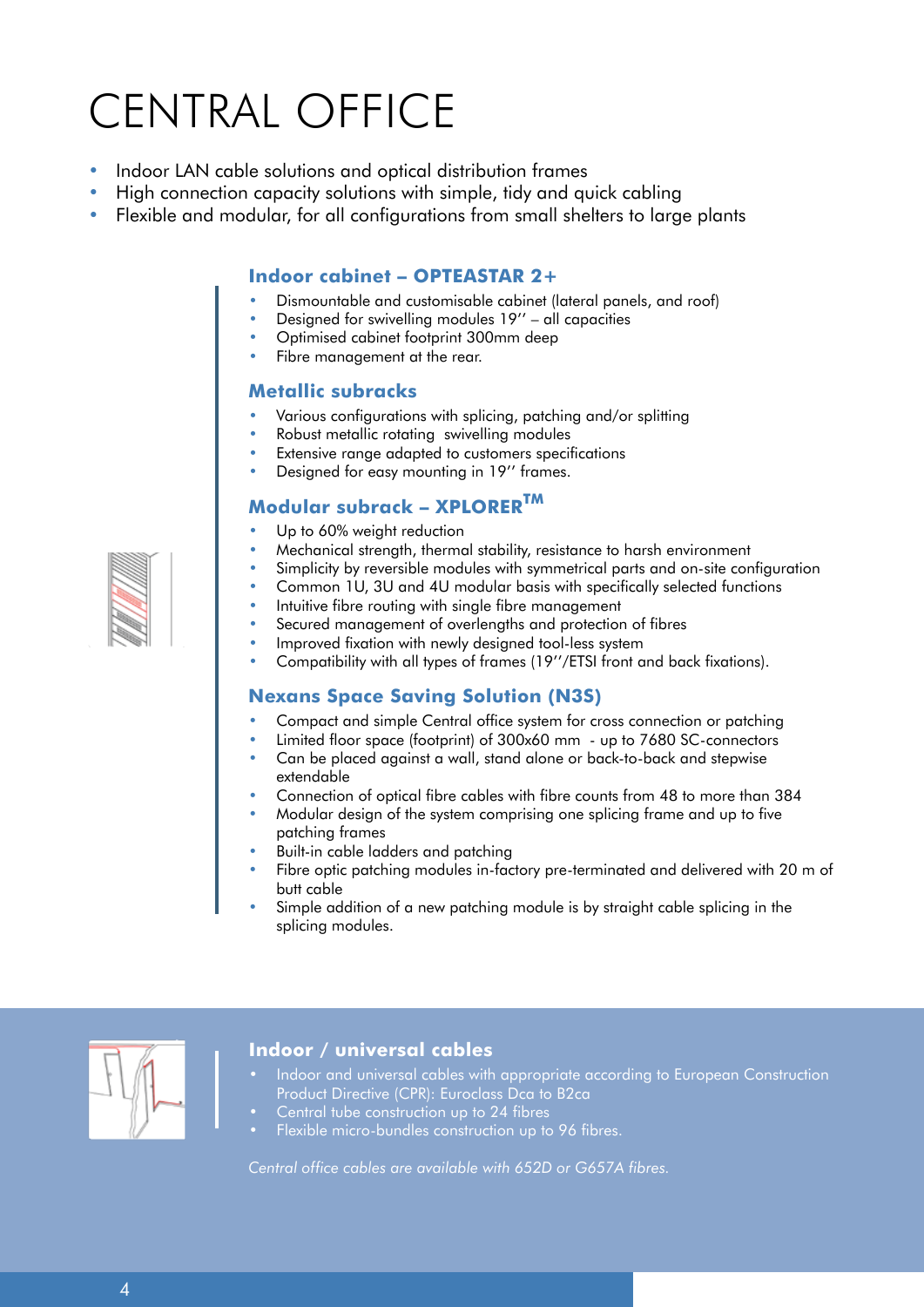## TRANSPORT & DISTRIBUTION

- **•** Outdoor solutions for aerial overhead and underground architectures.
- **•** Products specifically designed for an easier installation and connectivity
- **•** Complete compatible solutions including cables, accessories and connection



#### **Outdoor polyester cabinets**

- **•** Lightness: up to 50% compare to same metallic solution, installation without lifter
- **•** Robustness: high quality materials, temperature, chemical and fungi resistance
- **•** Cost effective
- **•** Customisable.

#### **Cabinets for active equipment – ACTIVE DP**

- **•** Double skin structure designed to host active equipments
- **•** Fully configurable, sizes, active and passive equipments
- **•** Cooling system available
- **•** Maintenance and extensions on demand.

#### **Modular subrack – XPLORERTM**

- Up to 60% weight reduction
- **•** Mechanical strength, thermal stability, resistance to harsh environment
- **•** Simplicity by reversible modules with symmetrical parts and on-site configuration
- **•** Common 1U, 3U and 4U modular basis with specifically selected functions
- **•** Intuitive fibre routing with single fibre management
- **•** Secured management of overlengths and protection of fibres
- **•** Improved fixation with newly designed tool-less system
- **•** Compatibility with all types of frames (19''/ETSI front and back fixations).

#### **Compact splice closure – BLACKBOX**

- **•** Ultra compact (2L) and designed for easy multiple openings
- **•** Reinforced tightness IP68
- **•** In-line, midspan or extraction for the main cable with the same product
- **•** Up to 72 splices in G657 fiber 36 splices in G652D and 16 secondary cables.

#### **Splice closure – WTC**

- **•** Versatile installation: underground, aerial or directly buried application
- **•** Fully mechanical watertight system IP 68
	- **•** High impact resistance IK10
	- **•** 3 sizes in the range, from 48 to 336 splices
	- Up to 6 cable ports depending on the model (multi-cables sealing system).

#### **Dome closure – DCS**

- **•** Underground, aerial or directly buried application
- **•** Reinforced tightness IP68
- **•** 3 sizes in the range, from 96 to 288 splices
- **•** Up to 6 standard ports and 1 midspan port.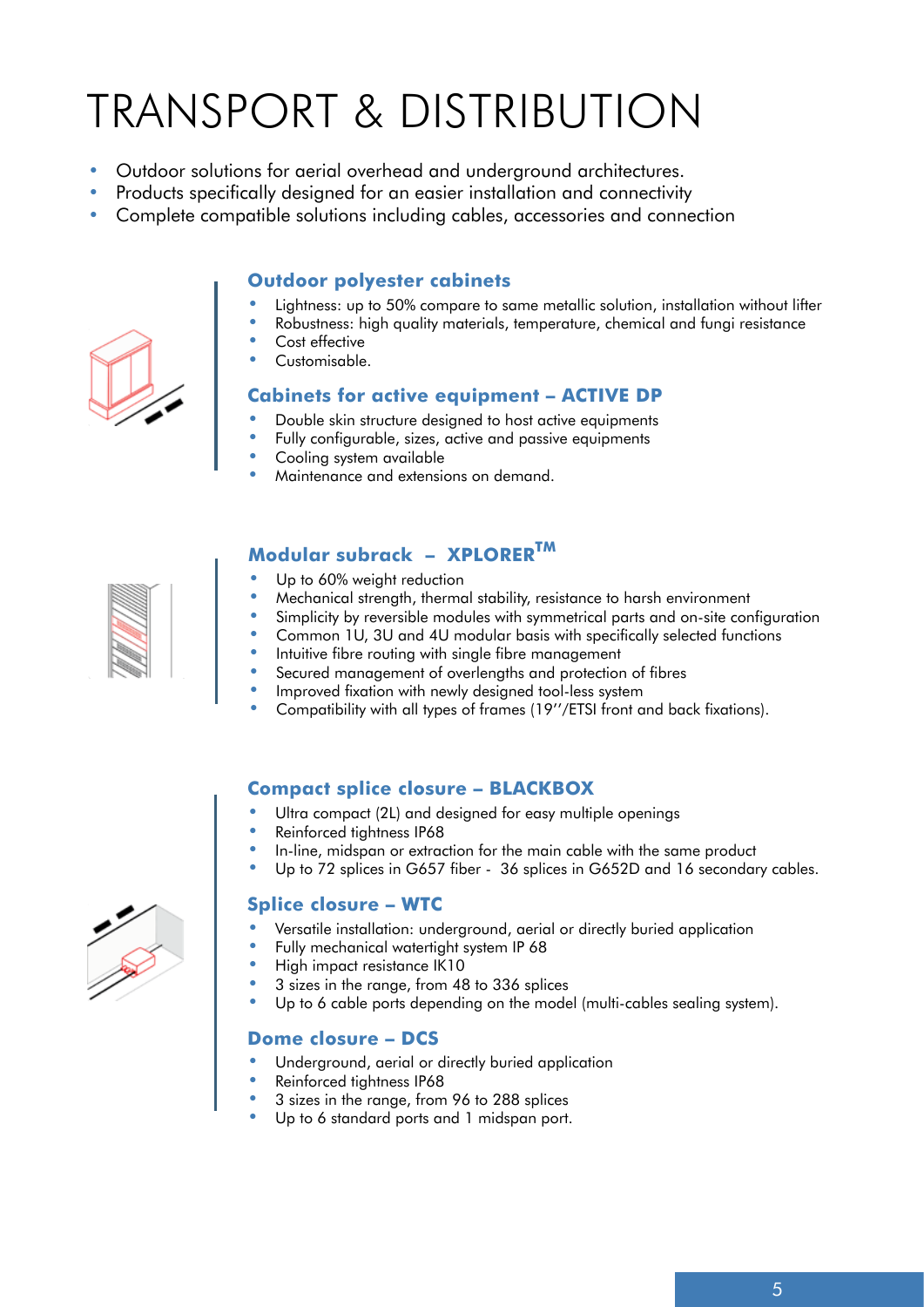

#### **Aerial box – OUTDROP 2+**

- **•** Optical distribution box for wall or pole mounting
- Up to 72 splices with single fibre management
- **•** Up to 12 drop cables
- Patching version: up to 12 SC adapters.

#### **Façade splicing box – WALLDROP**

- **•** Compact for low visual impact
- Up to 10 drop cables and 12 splices in its standard configuration
- **•** Extension kit to increase capacity up to 36 splices.

#### **Colored façade box**

- **•** Discrete powder coated metallic box
- **•** Available in 7 standard colors : black, dark grey, light grey, brick red, falu red, white, yellow strong mechanical structure complying with IP54 and IK10
- **•** Cable/duct up to 16mm diameter
- **•** Typical installation with 2 SC simplex or 2 LC duplex adaptors or 4 fusion splice.

### **Façade splicing & patching box – ODB**

- **•** For outdoor and indoor wall-mounting
- **•** Up to 4 drop cables
- Up to 4 splices or 4 SC adapters.

#### **Underground micro-cables for air blowing installation**

- Optimised for blowing in microducts
- Complete range from 2 to 288 fibres with  $200 \mu m$  and  $250 \mu m$  coated fibres
- Large range of constructions: central tube, stranded micro-tubes or flexible micromodules adapted to cover all international engineering rules.

#### **High fiber counts NANO**

- Specific cable design to optimize the diameter and ease the installation
- Installation by pulling or water carrying in ducts
- High fiber density up to 1008 fibers.

### **Underground cables**

- Reinforced loose tubes constructions for harsh environment and rodent resistance
- Pulling installation.

#### **Universal - Underground & aerial cables**

- Radial strength reinforced design for underground and aerial installation
- Easy stripability with flexible micro-modules
- Aerial installation with span up to 65 mm.



#### **Aerial cables**

- ADSS Complete range up to 144 fibres armoured cables in single or dual sheath
- Fully dielectric construction.

### **Indoor / Universal Cables**

- Indoor and universal cables with appropriate rating according to European Construction Product Directive (CPR): Euroclass Dca to B2ca
- Central tube construction up to 24 fibres
	- Flexible micro-bundles construction up to 96 fibres.

*Our transport and distribution cables are available with G652D, G657A1 or G657A2 fibres.*

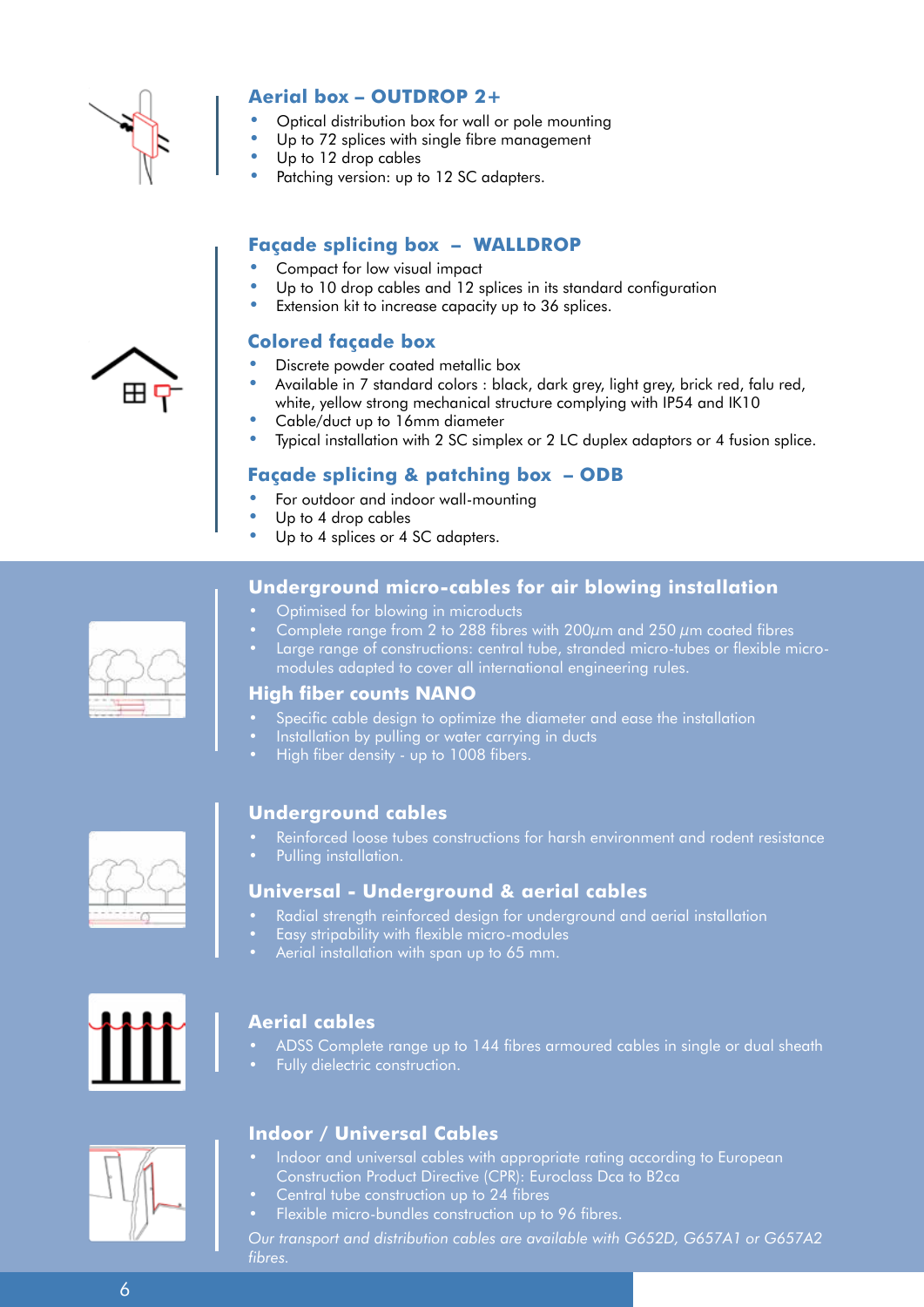# BUILDING & SUBSCRIBER PREMISES

- **•** Specific solutions designed for indoor installation to the subscriber's premise
- **•** Optimised to reduce installation time and to ensure a discrete and evolutive installation

#### **Basement patching box – DOMINO**

- **•** Lightness and robustness (IK07)
- **•** Front access for patching
- **•** Dedicated trays to manage patchcords overlengths
- **•** Point-to-point or GPON networks, and compatible with either mono or multi-operators architectures.

#### **Basement splicing box – BPI**

- **•** Thin design, for wall-mounting
- **•** Easier access than a splice closure
- **•** Metallic structure and cover with lock.



#### **Floor splicing box – VERTHOR**

- **•** Sober design, with optional additional covers when used along a PVC chute
- **•** Horizontal or vertical mounting
- **•** Up to 24 drop cables
- Up to 64 splices.



#### **Terminal outlet – @XS**

- **•** High quality design
- **•** Small size 80x80mm, and one of the thinner on the market
- **•** Easy mounting on wall or DIN rail without opening
- **•** Pre-terminated version available, with a pre-installed drop cable
- **•** Slim/hybrid versions available for 1 SC adapter, with possibility to add a keystone plug (Coax TV, RJ45, etc.).



#### **Indoor cables**

Extensive range of indoor cables with easy stripability and appropriate rating according to European Construction Product Directive (CPR): Euroclass Dca to B2ca

- Indoor riser cables up to 144 fibres
- Indoor drop cables.

*Our building cables are available with G657A1 or G657A2 fibres*